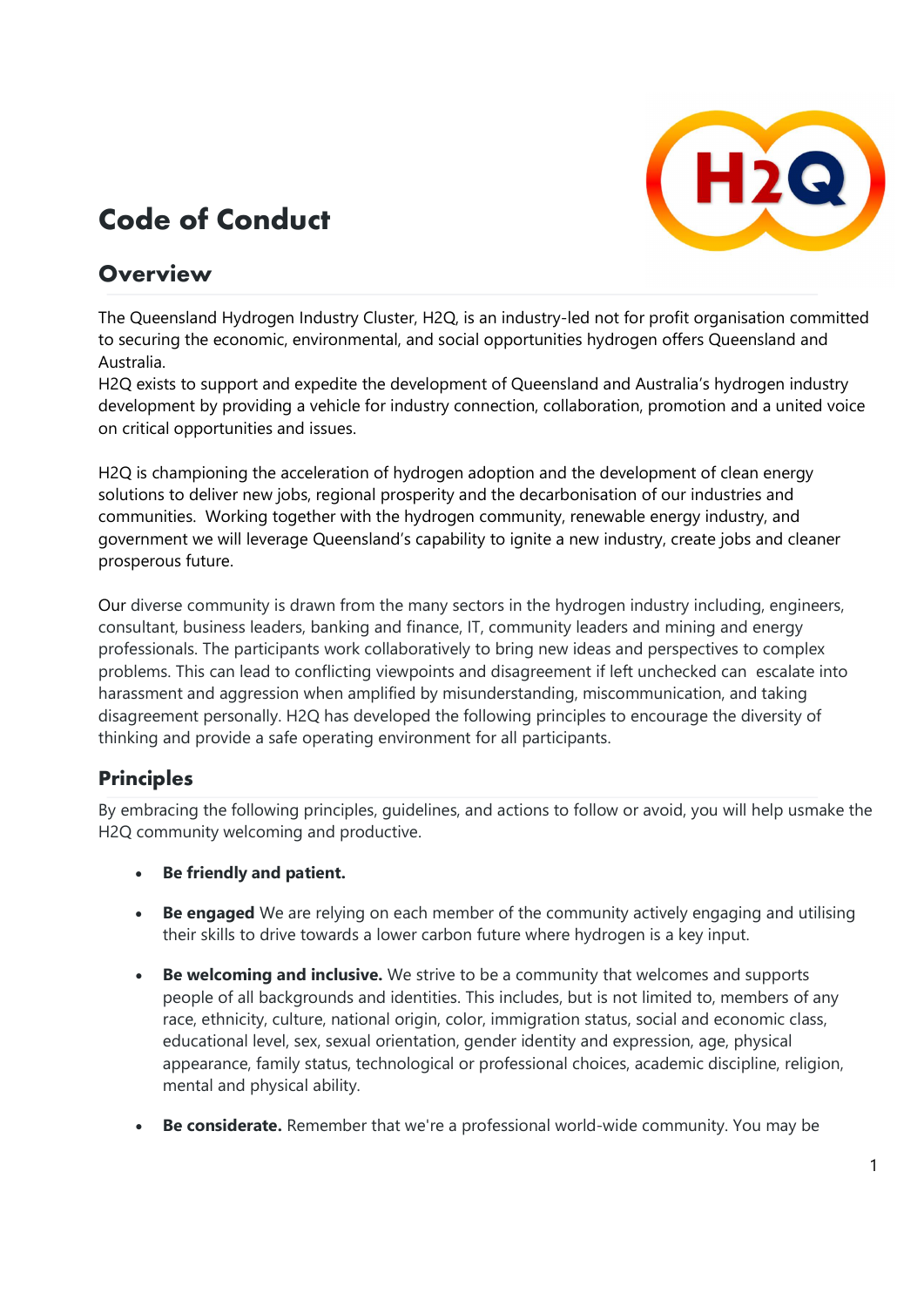communicating with someone with a different perspective due to their professional standpoint and all perspectives need to be treated respectfully.

- Be respectful. Not all of us will agree all the time, but disagreement and frustration are no excuse for poor behavior or poor manners. We want our community to feel comfortable and thrive.
- Be careful in the words that you choose. Be kind to others. Do not insult or put downother community members. Harassment and other exclusionary behavior are not acceptable. This includes, but is not limited to:
	- o Violent threats or violent language directed against another person
	- o Discriminatory jokes and language
	- o Posting sexually explicit or violent material
	- o Posting (or threatening to post) other people's personal identifying information ("doxing")
	- o Personal insults, especially those using racist or sexist terms
	- o Unwelcome sexual attention
	- o Advocating for, or encouraging, any of the above behavior
	- o Repeated harassment of others. If someone asks you to stop, thenstop.
- Moderate your expectations. Please respect that community members choose how they spend their time in the project. A thoughtful question about your expectations is preferable to demands for another person's time.
- When we disagree, try to understand why. Disagreements, both social and technical, happen all the time and the H2Q community is no exception. Try to understand where others are coming from, as seeing a question from their viewpoint may help find anew path forward.
- A simple apology can go a long way. It can often de-escalate a situation and telling someone that you are sorry is an act of empathy that doesn't automatically imply an admission of guilt.

#### Reporting

As a member of our community, you are also a steward of these values. Not all problems needto be resolved via formal processes, and often a quick, friendly but clear word in an online message or in person can help resolve a misunderstanding and de-escalate things.

An informal enforcement of this process may be inadequate if there is urgency, risk to someone, no one is comfortable speaking out, the offender is unresponsive, etc. In that case, please file a report by emailing H2Q's CEO Heidi Breen at info@h2q.com.au

Reports will be kept anonymous and action will be taken.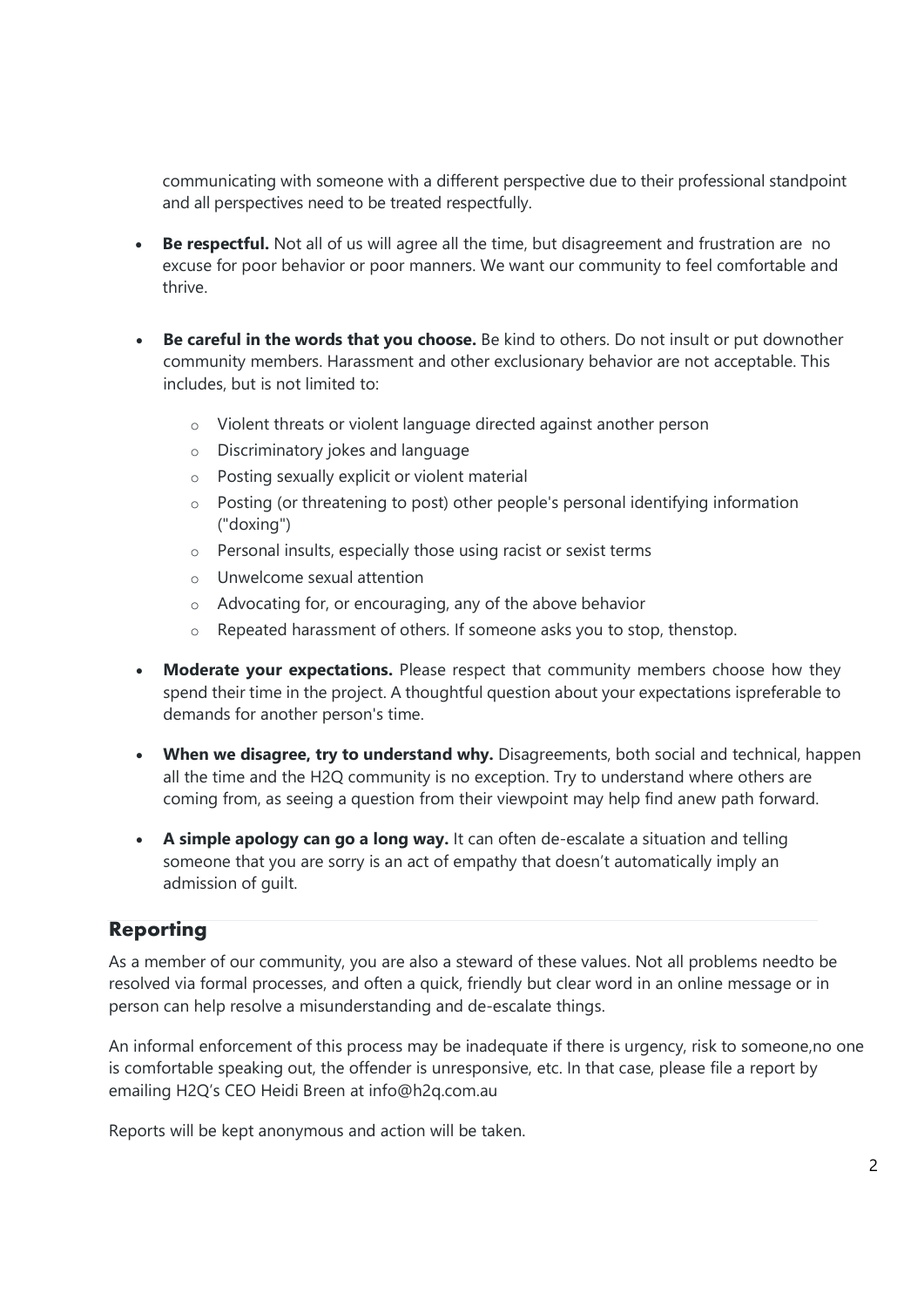

### Anti-competitive behaviour compliance

All participants in H2Q activity must comply with applicable Competition and Consumer Act regulations as administered by the ACCC.

Industry associations (including the H2Q hydrogen cluster) perform legitimate and useful functions in our economic system. However, because trade associations are usually composed of competitors, they need to take precautions to ensure that their activities fully comply with the ACCC requirements. The main anti-competitive risk is that the association meetings may be used as a "cover" for prohibited activities, or otherwise lead to anticompetitive outcomes. Anti-competition laws can also be breached where the anticompetitive effects are an unintended by-product of legitimate action.

Given the complex nature of anti-competitive legislation, to ensure full compliance and to protect itself, its participants, H2Q has compiled this summarised guide to compliance. It is intended to help H2Q's participants recognise situations that might have implications and to provide guidance on how to observe competition and consumer laws in practice.

#### This Guide is not intended to cover every possible scenario that might arise or to replace legal advice that member companies may receive from their individual counsel. If you have any questions with respect to this guide, please contact the H2Q's CEO or H2Q's Chair.

H2Q is currently focused on the following four objectives:

- Developing Queensland industry capability in domestic and export supply of hydrogen
- Developing Queensland's end user demand side ecosystem
- Identifying and connecting Australian demand and Queensland capability
- Ensuring the future sustainability of H2Q.

H2 Queensland (H2Q) is a registered Not for Profit limited by Guarantee, and its Board of Directors, Working Groups and all committees will comply with all ACCC regulatory requirements.

Those participating in H2Q activities at all levels, including Working Groups, Subcommittees, Project Teams, Steering Committees, Governing Council, etc., need to proceed with caution to ensure full compliance with anti-competition laws. Violations of such laws can result in severe criminalas well as civil penalties for individuals as well as their employers

#### REMEMBER: Both your company and you as an individual can be prosecuted for violations of anti-competition laws.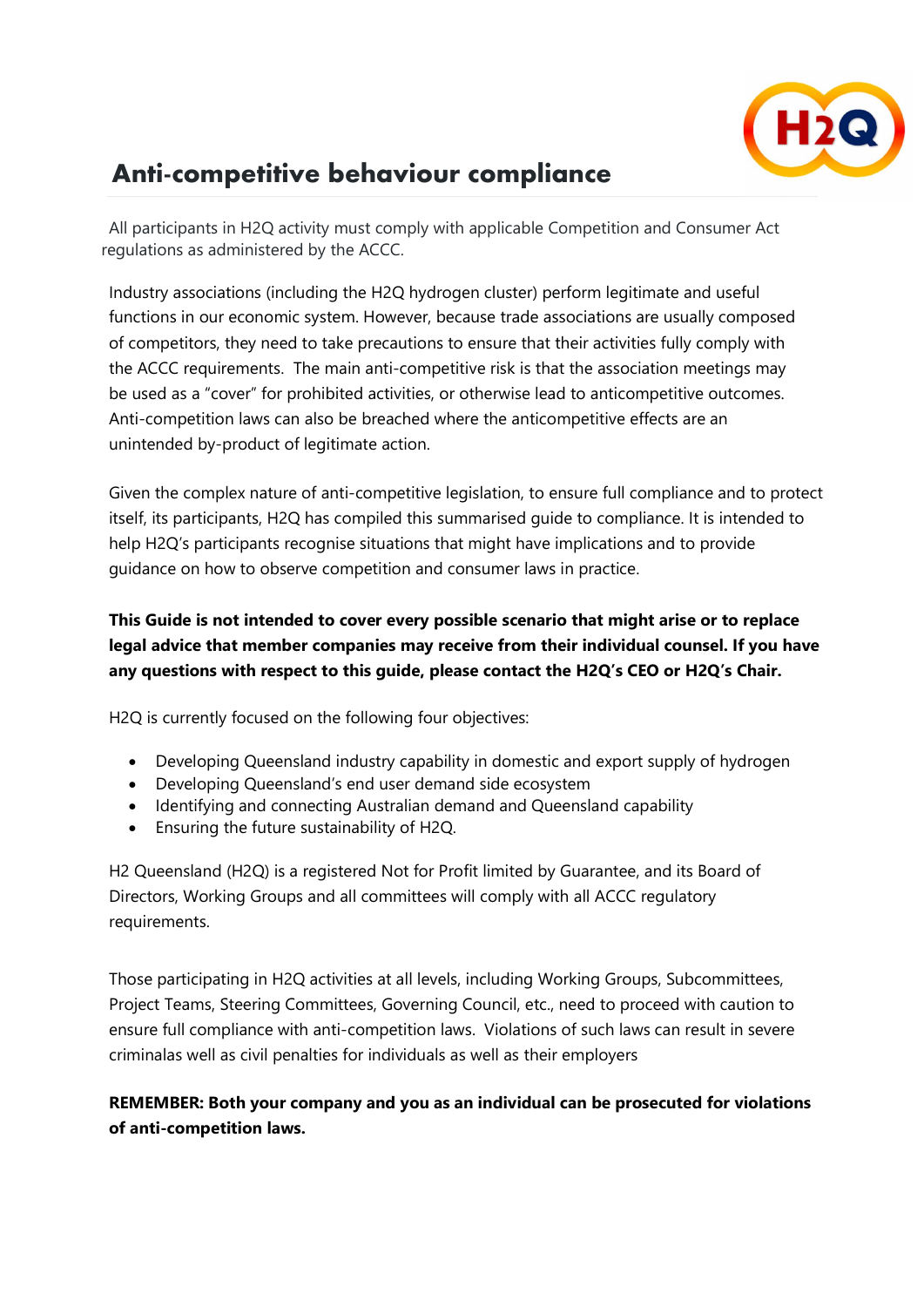#### General Guidelines

Participants in H2Q activities should be mindful of the following types of activities that can createanti competition risks:

- **Exchanges of information:** Participants will likely want to exchange different kinds of information for a variety of reasons (for example, to inform and facilitate formulation of harmonious regulatory practices) most of which will not be problematic but some of which could potentially result in a breach of competition laws.
- Discussions that take place in the margins of association events
- "Decisions" or other collective output: resolutions or other forms of decision taken by the H2Q could be regarded as agreements for competition law purposes. Many such agreements will not be a concern for the ACCC, however those with an anticompetitive object or effect will be.

The following are some general guidelines which apply in all situations and are intended to minimise the risk of a breach (inadvertent or otherwise) of competition laws:

DO NOT agree with your competitors or suggest or hint within their hearing they should adhereto:

- specified output levels;
- leave certain customers to supplier A and other customers to supplier B;
- that you will not market products in country A in the expectation that others will "leave you alone" in country B; and
- not to serve certain customers who take certain actions or refuse to adhere to certain conditions.

DO NOT discuss with competitors or in a forum in which competitors can overhear:

- Your company's pricing/rebates policy;
- Prices that you have recently offered or plan to offer to specific potential/actual customer or any other customer-specific information;
- Costs and production data:
- Tendering processes that your company is willing to take part in;
- Other terms and conditions which you use to compete against your competitors;
- Your company's confidential strategic plans;
- Your company's forthcoming marketing activities;
- How your company would react to certain market events;
- Anything else you would not want your competitors to know if you wanted to compete against them as vigorously as possible (Competitively Sensitive Information).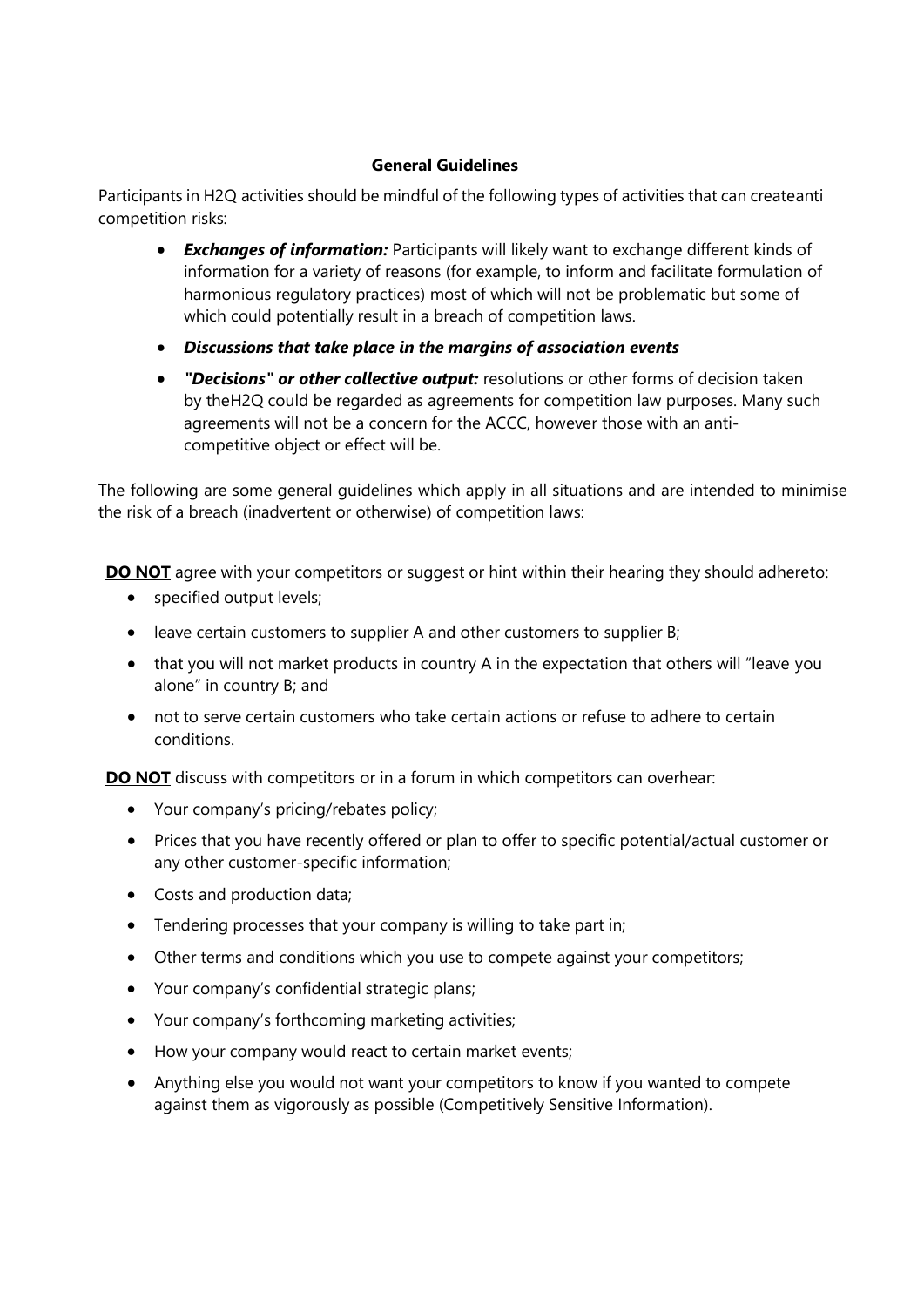The examples of Competitively Sensitive Information set out above are not exhaustive. In determining whether information is competitively sensitive. A good rule of thumb is to ask whether:

 $(1)$  the information is of the type that you would not normally want a competitor to know if you want to compete vigorously against that competitor, or

(2) a customer or supplier would object toyour sharing of such information with your competitors.

These guidelines apply to all H2Q activities, including to any governmental lobbying and standardssetting activities.

#### Information Exchanges – Procedural Safeguards

H2Q, its Governing Board, Working Groups and all committees will take the following precautions whenever collecting any participant information (for example, to prepare a market report or a submission to a government agency):

- Before any information is exchanged, ensure all participants are clear as to what kind of information can be exchanged and what it can be used for;
- Protect the confidentiality of all Competitively Sensitive Information by identifying a H2Q employee or group of employees to act as a collecting point for information from all comparies and ensuring that no submitter has access to any other submitter's information.
- Ensure that only sufficiently historical Competitively Sensitive Information is collected and aggregate and anonymise any Competitively Sensitive Information before distributing it to participants such that no individual submitter's information is made available to others or may be deduced from the information provided.
- Ensure that, in general, information, including email communications, are channeled through the H2Q to the maximum extent practicable.